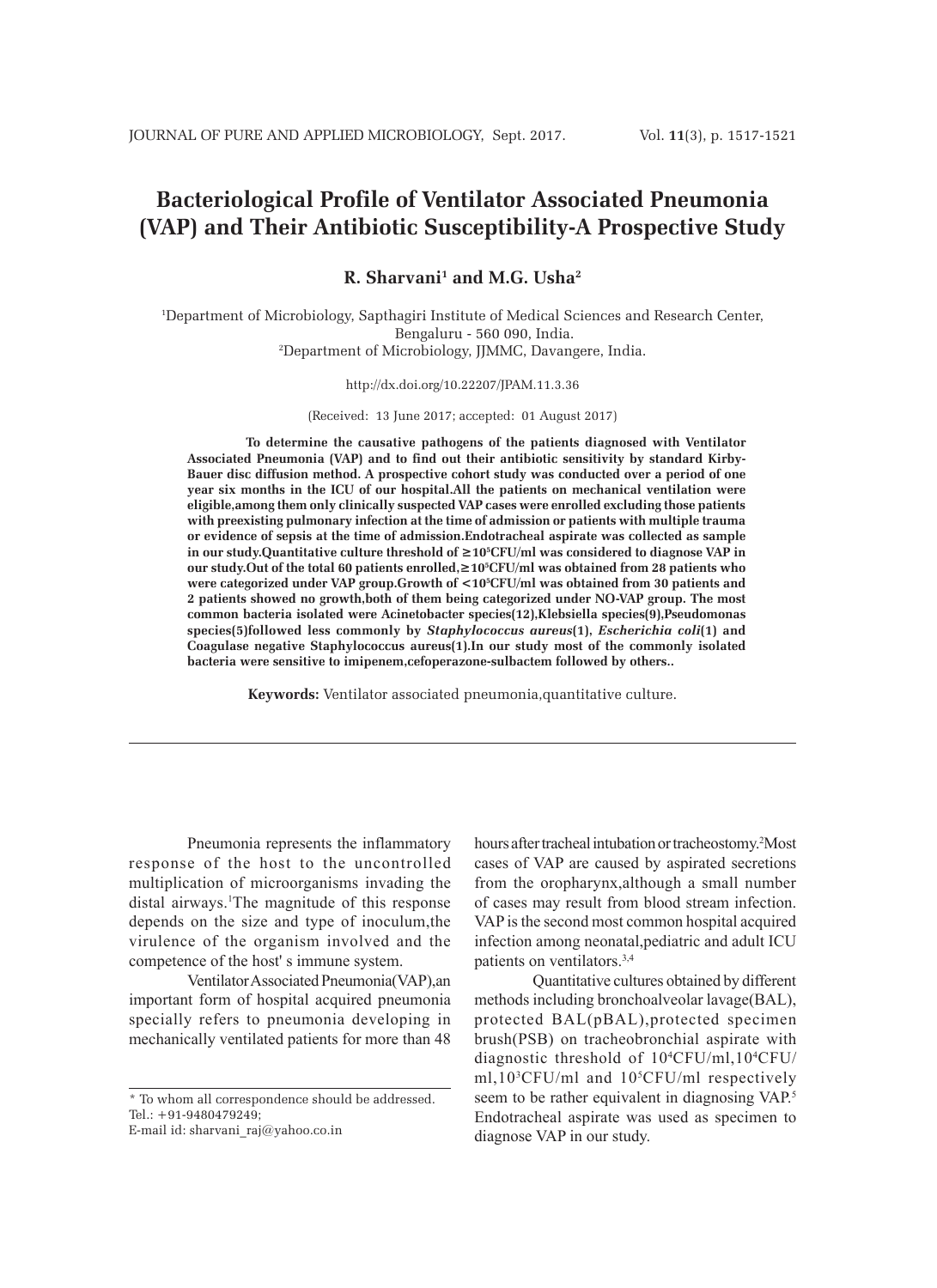Most common organisms associated with causing VAP were found to be Gram negative bacilli like Pseudomonas aeruginosa,Klebsiella pneumoniae and other Enterobacter followed by Gram positive cocci like Staphylococcus aureus and Coagulase negative Staphylococcus.<sup>6</sup>Most of the organisms isolated showed sensitivity to imipenem,meropenem and cefoperazonesulbactem in the antibiotic sensitivity pattern done by standard Kirby-Bauer disc diffusion method.7 Procalcitonin and soluble triggering receptor expressed on myeloid cells are promising biomarker in diagnosing VAP.An integrated approach should be followed in diagnosing and treating patients with VAP,including early antibiotic therapy and subsequent rectification according to clinical response and bacteriological cultures.<sup>5</sup>

This study was conducted prospectively to evaluate the bacteriological profile in VAP

| Spectrum of cases            |                | Number Percentage |
|------------------------------|----------------|-------------------|
| Poisoning                    | 21             | 35.0              |
| Preterm with low             | 13             | 21.6              |
| birth weight /               |                |                   |
| hyalinemembrane disease      |                |                   |
| Congenital anomaly           | 4              | 6.6               |
| Post operative cases         | 4              | 6.6               |
| Meconium aspiration syndrome | 3              | 5.0               |
| Dengue haemorrhagic fever    | 3              | 5.0               |
| Guillain Barre syndrome      | 3              | 5.0               |
| Hanging                      | $\overline{c}$ | 3.4               |
| Snake bite                   | 2              | 3.4               |
| Others                       | 5              | 8.4               |
| Total                        | 60             | 100               |

**Table 1.** Spectrum of Cases Studied

patients and their antibiotic susceptibility in our hospital ICU.It may be of help in finding out the common bacterias involved and their sensitivity to antibiotics which will rationalise the use of antibiotics and form a local antibiotic policy.

## **MATERIALS AND METHODS**

The study was conducted in the Department of Microbiology,J.J.M.Medical College,Davangere,Karnataka. A total number of sixty ventilated cases which fulfilled my study criteria were studied during one year six months period.The study cases were from neonate,pediatric and adult ICU of Chigateri General Hospital and Bapuji Hospital attached to J.J.M.Medical college, Davangere.

Inclusion criteria-All patients on ventilator for more than 48 hours.



**Table 2.** Spectrum of Organisms Obtained By Endotracheal Aspiration and Its Association With Vap and No-Vap Cases

| Tracheal Isolate                | $VAP(N=29)$  | $NO-VAP (N=36)$ | Total $(N=65)$ |  |
|---------------------------------|--------------|-----------------|----------------|--|
| Klebsiella Species              | $9(31.1\%)$  | $17(47.2\%)$    | $26(40.0\%)$   |  |
| Acinetobacter Species           | $12(41.4\%)$ | $11(30.5\%)$    | 23 (35.8%)     |  |
| Pseudomonas Species             | $5(17.3\%)$  | $3(8.3\%)$      | $8(12.2\%)$    |  |
| Escherichia Coli                | $1(3.4\%)$   | $2(5.6\%)$      | $3(4.5\%)$     |  |
| <b>MSSA</b>                     | $1(3.4\%)$   | $1(2.8\%)$      | $2(3.0\%)$     |  |
| Coagulase NegativeStaphylococci | $1(3.4\%)$   | $0(0\%)$        | $1(1.5\%)$     |  |
| No Growth                       | $0(0\%)$     | $2(5.6\%)$      | $2(3.0\%)$     |  |
|                                 |              |                 |                |  |

N= Number of bacterias

J PURE APPL MICROBIO*,* **11**(3), SEPTEMBER 2017.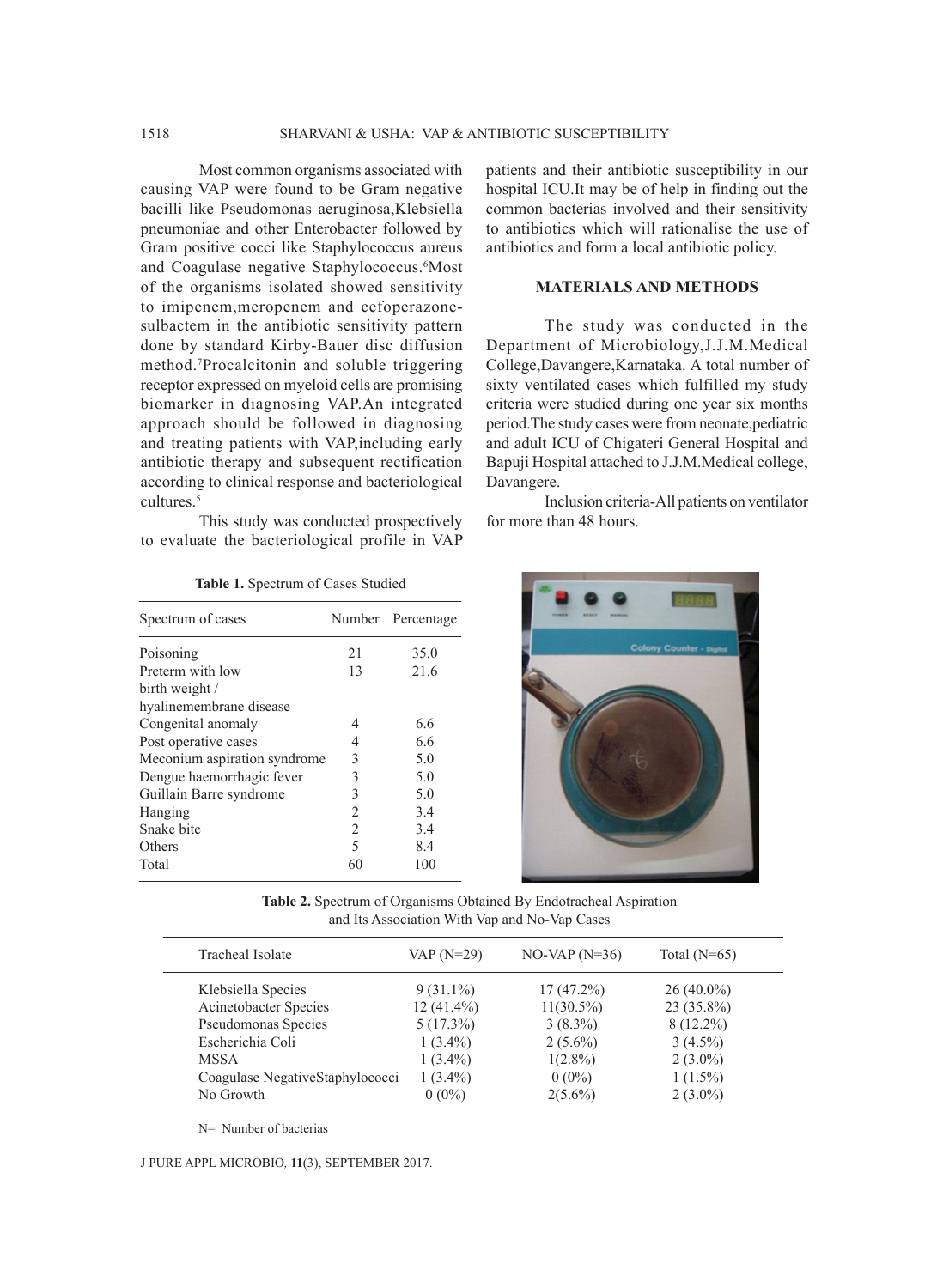Exclusion criteria-Patients with preexisting pulmonary infection at the time of admission/multiple trauma/evidence of sepsis at admission.

Sample collection method-Under strict aseptic precautions endotracheal aspirate(ETA) was collected from all 60 clinically suspected VAP cases by using 5 or 6 F infant feeding tubes for neonates,8F suction catheter for pediatric patients and 12F suction catheter for adults.

Bacteriological examination of the sample was done immediately in the laboratory by Gram staining and quantitative culture by doing standard loop technique.

a)Gram staining-Loopful of ETA was smeared on to a clean,sterile glass slide and subjected to Gram staining.Smear was studied under microscope to look for the presence of pus cells and any bacteria.



b)Aerobic culture-All samples were plated on Mac Conkey agar and chocolate agar using sterlized standard 4mm bacteriological wire loop,which holds 0.01 ml of ETA.Plates were incubated overnight at 37<sup>o</sup>C and later were checked for growth.Quantitative culture threshold of  $\geq 10^5$ CFU/ml was considered to diagnose VAP in our study,<105 CFU/ml were assumed to be due to colonization or contamination and were categorized under NO-VAP group.Any growth was characterized by colony morphology and Gram stain.Biochemical tests were done to identify the possible causative bacteria.

The antibiotic susceptibility testing of the isolates were done on Muller-Hinton agar using standard Kirby-Bauer disc diffusion method. Bacterial suspension was prepared by inoculating few isolated colonies of similar morphology into 4-5 ml of nutrient broth and was incubated for 2-8 hours.The turbidity of the broth matched with that of 0.5 McFarland turbidity standards.

# **RESULTS**

A total of 60 clinically suspected VAP patients were enrolled for the study who fulfilled our study' s predefined criteria.Among 60 patients, ≥105 CFU/ml growth indicating pathogenic bacteria causing VAP were seen in only 28 patients(46.6%) and 32 patients(53.4%) with <105 CFU/ml classified under NO-VAP group.Our study coincides with the

**Table 3.** Percentage of Antibiotic Sensitivity Pattern of Organisms Isolated from Endotracheal Aspirates of Only Vap Cases

| Organism<br>Drugs      | Acinetobacter<br><b>Species</b><br>$(N = 12)$ | Klebsiella<br>Species<br>$(N = 9)$ | Pseudomonas<br>Species<br>$(N = 5)$ | E.Coli<br>$(N = 1)$      | S.Aures<br>$(N = 1)$         | <b>CONS</b><br>$(N = 1)$ |
|------------------------|-----------------------------------------------|------------------------------------|-------------------------------------|--------------------------|------------------------------|--------------------------|
| Amikacin               | $16.6\%$                                      | $22.2\%$                           | R                                   | $100\%$                  |                              |                          |
| Ampicillin             | R                                             | R                                  | $\overline{\phantom{0}}$            | R                        | R                            | R                        |
| Cefoperazone-Sulbactam | 16.6%                                         | 33.3%                              | 80%                                 | $100\%$                  | $\overline{\phantom{0}}$     | $\overline{a}$           |
| Ceftazidime            | 8.3%                                          | 66.6%                              | 60%                                 | 100%                     | $\overline{\phantom{0}}$     |                          |
| Ceftriaxone            | R                                             | R                                  | -                                   | 100%                     |                              |                          |
| Cephotaxime            | 16.6%                                         | R                                  | $\qquad \qquad \blacksquare$        | 100%                     | $\qquad \qquad \blacksquare$ |                          |
| Ciprofloxacin          | 8.3%                                          | R                                  | R                                   | R                        | R                            | R                        |
| Cotrimoxazole          | R                                             | R                                  | $\overline{\phantom{0}}$            | R                        | 100%                         | 100%                     |
| Erythromycin           | $\overline{\phantom{0}}$                      |                                    | $\overline{\phantom{a}}$            | $\overline{\phantom{a}}$ | 100%                         | 100%                     |
| Gentamycin             | 8.3%                                          | 33.3%                              | $\mathbb{R}$                        | $\mathbb{R}$             | 100%                         | 100%                     |
| Imipenem               | 50%                                           | 77.7%                              | $100\%$                             | $100\%$                  | $\overline{\phantom{0}}$     | $\overline{a}$           |
| Penicillin G           |                                               |                                    | -                                   |                          | R                            | R                        |
| Vancomycin             |                                               |                                    |                                     |                          | 100%                         | 100%                     |

J PURE APPL MICROBIO*,* **11**(3), SEPTEMBER 2017.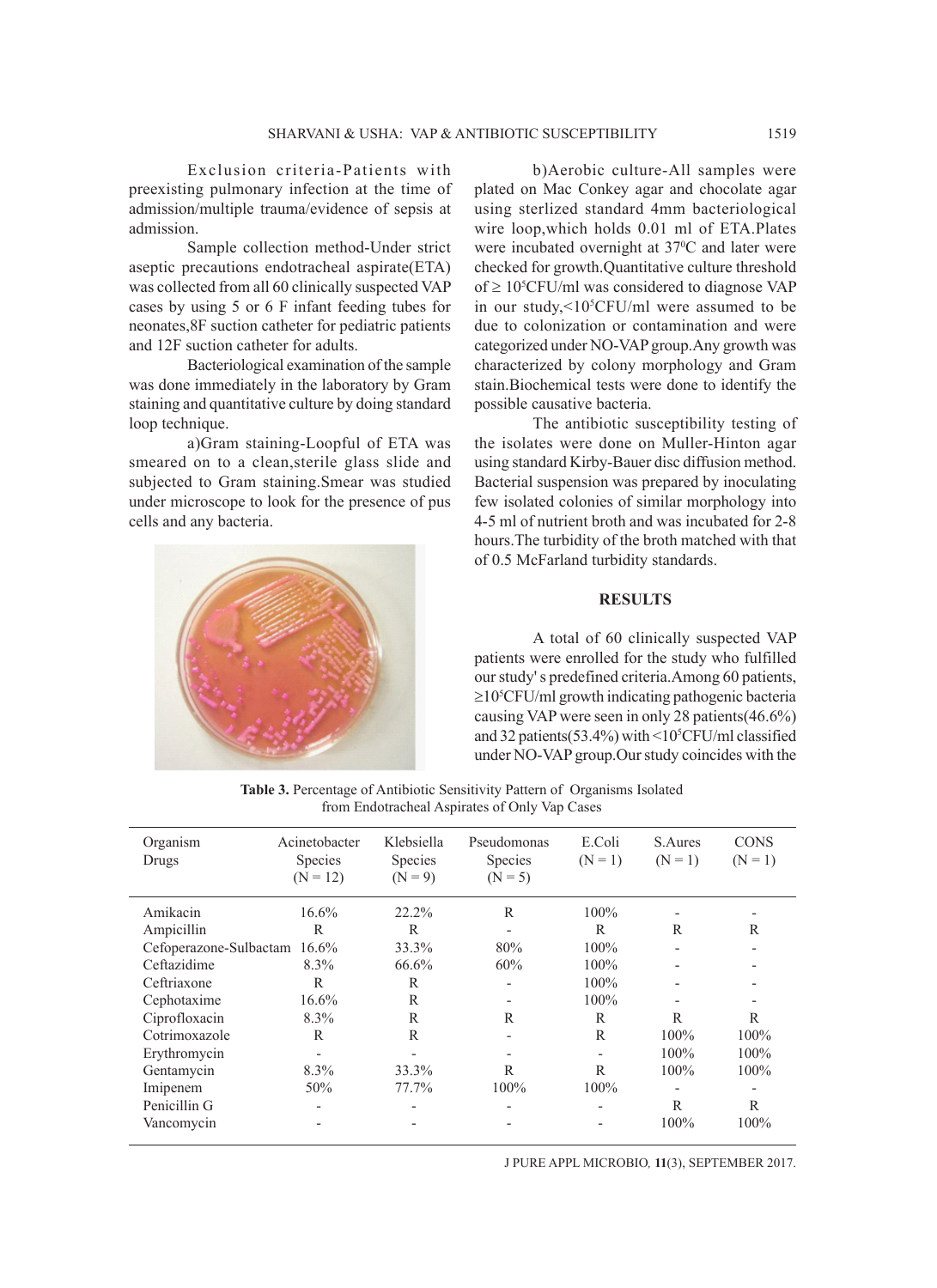study by Arindam Dey et al<sup>8</sup>at KMC, Manipal in 2007 and Chiranjay Mukhopadhyay et al<sup>9</sup> with an incidence of45.4% and 42% respectively but varies with the study done by T.Rajasekhar et al<sup>7</sup> at Nizam Institute,Hyderabad in 2006 and Shalini Tripathi et al<sup>10</sup> at CSM Medical University,Lucknow in 2010 with an incidence of 73.3% and 30.6% respectively. The difference could be due to the different methods used for the diagnosis,sample size and the underlying disease state requiring ventilator support.

Out of the 60 clinically suspected VAP cases,2 showed no growth and the remaining 58 showed a growth of 63 bacterias totally among which 5 multiple growth pattern were seen.In VAP group out of total 29 bacterias isolated, Acinetobacter species-12 isolates(41.4%), Klebsiella species-9 isolates(31.1%), Pseudomonas species-5 isolates(17.3%) were the most common organisms isolated followed by E.coli, methicillin sensitive Staphylococcus aureus and Coagulase negative Staphylococcus aureus accounting for 1 bacteria(3.4%).Thus bacterias considered as high risk pathogens figure prominently in our study.It correlates with various studies done by Rajasekhar et al<sup>7</sup>, Arinday Dey et al<sup>8</sup>, K H Raghwendra et al<sup>6</sup> and Julio Medine et al<sup>11</sup>where similar Gram negative bacterias have been identified as the causative agents of VAP.In the present study multiple isolate growth pattern was appreciated similar to other studies.<sup>8,11,12</sup> The isolation of bacteria from clinical specimens may not necessarily mean infection but rather may result from colonization or may be a contaminant to some extent.This is reflected in our study from the bacteria isolated from the ETA of NO-VAP cases.<sup>4,7,8,9</sup>

Antibiotic susceptibility testing was done by standard Kirby-Bauer disc diffusion method.In our study Acinetobacter species showed sensitivity to imipenem(50%), cephot axime,cefoperazone-sulbactem,amikacin each accounting for 16.6% and ceftazidime,ciprofloxac in,gentamicin each accounting for 8.3%.Klebsiella species were sensitive to imipenem $(77.7\%)$ ,  $c$  e f t a z i d i m e  $(66.6\%)$ , c e f o p e r a z o n e sulbactem(33.3%), gentamicin(33.3%), amikacin(22.2%). Pseudomonas species showed sensitivity to imipenem(100%), cefoperazonesulbactem(80%), ceftazidime(60%).It almost correlates with the studies done by T Rajasekhar et al<sup>7</sup>, Arindam Dey et al<sup>8</sup> and Chiranjay Mukhopadhyay et al.<sup>9</sup>

### **CONCLUSION**

It is very important to have the knowledge of organisms likely to be present and also the local resistance pattern in the respective hospital ICU. Any individual study may not necessarily reflect the same situation in other centres as incriminating organisms vary among hospitals.

Injudicious prophylactic use of antibiotics are not recommended in cases of VAP because exposure to antibiotics is a significant risk factor for colonization and infection with nosocomial multidrug resistant pathogens.The rational use of antibiotics may reduce patient colonization and subsequent VAP with multidrug pathogen.

As incriminating pathogens vary among hospitals it is very important to know the incidence of VAP and the associated local microbial flora in each setting so as to guide more effective and rational utilization of antimicrobial agents.

### **REFERENCES**

- 1. Pingleton SK,Fagon JY,Leeper KV.Patient selection for clinical investigation of ventilator associated pneumonia,criteria for evaluating diagnostic techniques. *Chest* 1992; **102**(5):553S-556S.
- 2. Celis R,Torres A,Gatell JM,Almela M,Rodriguez-Rosin R,Agusti-Vidal A.Nosocomial pneumonia a multivariate analysis of risk and prognosis. *Chest* 1998; **93**(2):318-324.
- 3. Foglia E,Meier MD,Elward A.Ventilator associated pneumonia in neonatal and pediatric intensive care unit patients. *Clin Microbiol Rev*  2007; **20**(3):409-425.
- 4. Koenig SM,Truwit JD.Ventilator associated pneumonia.Diagnosis,treatment and prevention. *Clin Microbiol Rev* 2006; **19**(4):637-657.
- 5. Rea-Neto A,Youssif NCM,Tuche F,Brunkhorst F,Ranieri VM,Reinhart K et al.Diagnosis of ventilator associated pneumonia;a systematic review of the literature. *Crit Care* 2008; **12**(2):R56.
- 6. Raghavendra KH,Xess A,Kumari N,Shashi SK.Microbiological study in patients on mechanical ventilation. *Indian J Pathol Microbiol*  2002; **45**(4):451-454.
- 7. Rajasekhar T,Anuradha K,Suhasini T,Lakshmi V.The role of quantitative cultures of non-

J PURE APPL MICROBIO*,* **11**(3), SEPTEMBER 2017.